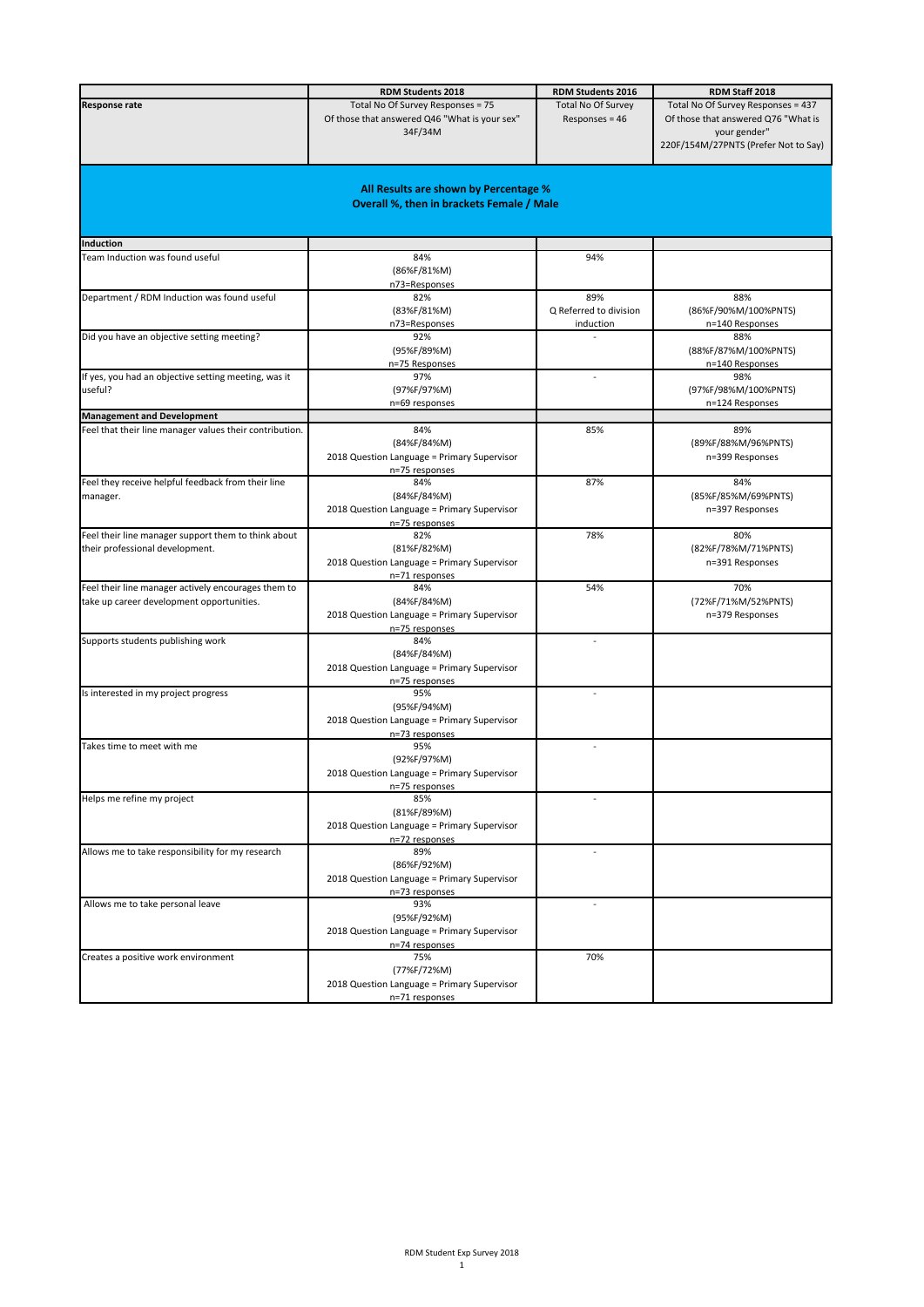| <b>Professional and Personal Development</b>          |                                                  |                    |                                          |
|-------------------------------------------------------|--------------------------------------------------|--------------------|------------------------------------------|
| Feel that they take time to reflect on, and plan for, | 88%                                              | 78%                | 79%                                      |
| their career development.                             | (87%F/89%M)                                      |                    | (78%F/83%%M/67%%PNTS)                    |
|                                                       |                                                  |                    | n=385 Responses                          |
|                                                       | n=74 responses                                   |                    |                                          |
| Feel clear about the development opportunities        | 74%                                              | 57%                | 69%                                      |
| available to them.                                    | (75%F/72%M)                                      |                    | (71%F/68%M/60%PNTS)                      |
|                                                       | n=72 responses                                   |                    | n=393 Responses                          |
| Feel that they have the opportunity to take on new    | 88%                                              | 63%                | 82%                                      |
| responsibilities or develop new skills.               | (84%F/92%M)                                      |                    | (83%F/80%M/86%PNTS)                      |
|                                                       | n=74 responses                                   |                    | n=393 Responses                          |
| Feel comfortable discussing their training and        | 77%                                              | 61%                | 79%                                      |
| development needs with their line manager.            | (74%F/81%M)                                      |                    | (78%F/85%M/54%PNTS)                      |
|                                                       | n=71 responses                                   |                    | n=395 Responses                          |
|                                                       |                                                  | ÷,                 | 99%                                      |
| Feel that the responsibility for career development   | 100%                                             |                    |                                          |
| lies with yourself                                    | (100%F/100%M)                                    |                    | (100%F/99%M/100%PNTS)                    |
|                                                       | n=75 responses                                   |                    | n=392 Responses                          |
| Feel that the responsibility for career development   | 67%                                              | L.                 | 75%                                      |
| lies with your manager/supervisor                     | (71%F/62%M)                                      |                    | (75%F/74%M/84%PNTS)                      |
|                                                       | n=75 responses                                   |                    | n=375 Responses                          |
| <b>Mentoring</b>                                      |                                                  |                    |                                          |
| Since taking up your current role have you been       | 48%                                              | 11% (Question only | 28%                                      |
|                                                       |                                                  |                    |                                          |
| mentored by someone who is not your line manager /    | (53%F/43%M)                                      | referred to RDM    | (28%F/27%M/26%PNTS)                      |
| supervisor                                            | n=75 responses                                   | mentoring scheme)  | n=399 Responses                          |
| Have found mentoring useful                           | 61%                                              |                    | 78%                                      |
|                                                       | (65%F/57%M)                                      |                    | (80%F/75%M/78%PNTS)                      |
|                                                       | n=39 responses                                   |                    | n=144 Responses                          |
| For mentees: mentoring has helped me with             | <b>Top Three Answers</b>                         |                    | Career progression and Planning (60%),   |
|                                                       | Career progression and planning                  |                    | then equally                             |
|                                                       | Extending My professional network                |                    | Balancing work / study / family life     |
|                                                       | Being more positive about work / study           |                    | Specific difficulties or issues at work  |
|                                                       |                                                  |                    |                                          |
|                                                       |                                                  |                    | Being more positive about work / study   |
|                                                       |                                                  |                    | Extending my professional network        |
| For mentors: mentoring has helped me with             | <b>Top Three Answers</b>                         |                    | Pass on my skills and experience for the |
|                                                       | Reflecting on my own practice                    |                    | benefit of others, then                  |
|                                                       |                                                  |                    |                                          |
|                                                       | Improved role satisfaction                       |                    | Reflect on my own practice               |
|                                                       | Encouraging others to pursue a career in science |                    | Improved job satisfaction                |
|                                                       |                                                  |                    | Encourage others to remain in science    |
|                                                       |                                                  |                    | Being more positive about work           |
|                                                       |                                                  |                    | Extending my professional network        |
| <b>Leadership Aspirations</b>                         |                                                  |                    |                                          |
|                                                       |                                                  |                    |                                          |
|                                                       |                                                  |                    |                                          |
| Aspires to move into a role involving leadership      | 97%                                              | 81%                | 62%                                      |
|                                                       | (97%F/97%M)                                      |                    | (48%F/84%M/73%PNTS)                      |
|                                                       | n=70 responses                                   |                    | n=253 Responses                          |
| Would like to pursue an academic career in the long   | 62%                                              | 65%                |                                          |
| term                                                  | (54%F/70%M)                                      |                    |                                          |
|                                                       |                                                  |                    |                                          |
|                                                       | n=74 responses                                   |                    |                                          |
| <b>Environment and Culture</b>                        |                                                  |                    |                                          |
| Feel they can be themselves at work.                  | 92%                                              | 81%                | 91%                                      |
|                                                       | (92%F/92%M)                                      |                    | (93%F/89%M/88%PNTS)                      |
|                                                       | n=75 responses                                   |                    | n=391 Responses                          |
| Feel their colleagues are supportive of them.         | 94%                                              | 93%                | 92%                                      |
|                                                       | (97%F/92%M)                                      |                    | (94%F/90%M/85%PNTS)                      |
|                                                       |                                                  |                    | n=394 Responses                          |
| Feel integrated into their team/research group.       | n=72 responses<br>91%                            | 91%                | 92%                                      |
|                                                       |                                                  |                    | (92%F/93%M/89%PNTS)                      |
|                                                       | (95%F/86%M)                                      |                    |                                          |
|                                                       | n=75 responses                                   |                    | n=398 Responses                          |
| Feel integrated into their Division.                  | 76%                                              | 49%                | 71%                                      |
|                                                       | (76%F/76%M)                                      |                    | (72%F/70%M/69%PNTS)                      |
|                                                       | n=70 responses                                   |                    | n=396 Responses                          |
| Feel integrated into RDM                              | 71%                                              |                    | 56%                                      |
|                                                       | (68%F/75%M)                                      |                    | (56%F/54%M/56%PNTS)                      |
|                                                       | n=69 responses                                   |                    | n=394 Reponses                           |
| Feel included in their Divisional social/networking   | 79%                                              | L,                 | 70%                                      |
| activities.                                           |                                                  |                    | (71%F/66%M/72%PNTS)                      |
|                                                       | (75%F/83%M)                                      |                    |                                          |
|                                                       | n=71 responses                                   |                    | n=393 Reponses                           |
| Feel valued for the work I do in my team              | 84%                                              | 82%                | 89%                                      |
|                                                       | (84%F/84%M)                                      |                    | (89%F/88%M/93%PNTS)                      |
|                                                       | n=75 responses                                   |                    | n=398 Responses                          |
| Feel valued for the work I do in my division          | 76%                                              | 53%                | 60%                                      |
|                                                       | (66%F/86%M)                                      |                    | (61%F/59%M/50%PNTS)                      |
|                                                       | n=67 responses                                   |                    | n=392 Responses                          |
| Feel valued for the work I do in the University of    | 61%                                              |                    |                                          |
| Oxford                                                | (59%F/63%M)                                      |                    |                                          |
|                                                       |                                                  |                    |                                          |
|                                                       | n=64 responses                                   |                    |                                          |
| Feel that meetings are scheduled to take caring       | 89%                                              | 49%                | 68%                                      |
| responsibilities into account.                        | (95%F/82%M)                                      |                    | (71%F/65%M/59%PNTS)                      |
|                                                       | n=44 responses                                   |                    | n=398 Responses                          |
| Noticed a +ve cultural change in the last 2 years     | 62%                                              | 22%                | 45%                                      |
|                                                       | (58%F/64%M)                                      |                    | (41%F/49%M/48%PNTS)                      |